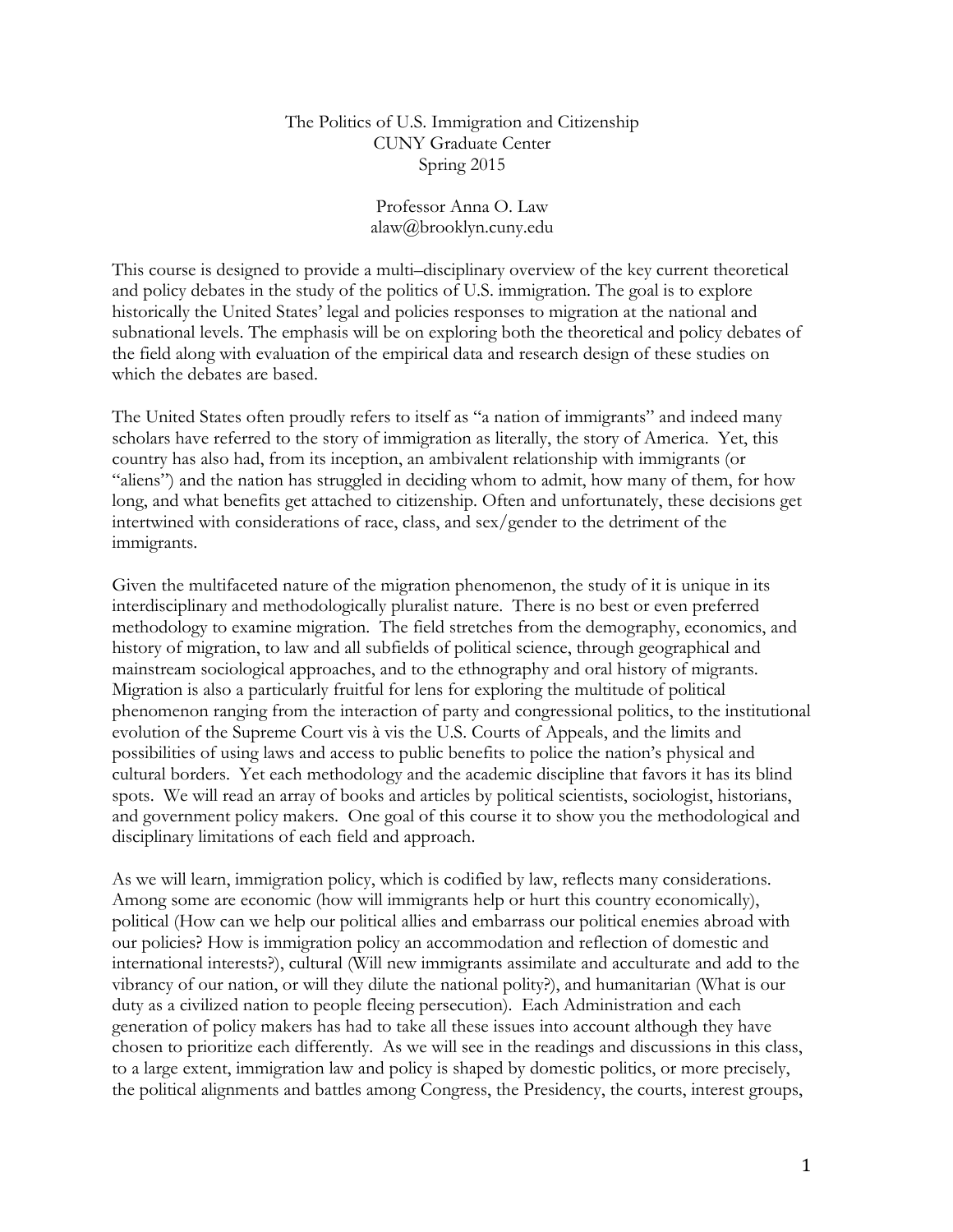ethnic groups, and our federal system of government. As well, immigration policy is the result of the structure of our government that is laid out by the U.S. Constitution, namely the federal system. Still, even after the passage of a piece of legislation created by Congress or local governments, administrative agencies and federal courts are called upon to interpret and apply the law. Ultimately all immigration policy decisions (and accompanying legal decisions) have been contentious because at stake in immigration law and policy our decisions about the character who and what we are as a nation.

#### **Course Requirements**

100-200 pages of reading per week Class participation 5 page response paper Draft of final paper Final Paper (15 pages maximum)

Each student will be asked to write one response paper which surveys, synthesizes, and critically assessing the readings for any one session starting the second week of February; the papers should be roughly five pages in length and circulated via email to the class by the Sunday evening before the relevant class meeting. Please consider your preferences and send me an email, *by no later than January 31, 2016*, with three possible dates, listed in order of preference. I will try to give you your choice, but I will also need to ensure that the number of papers per session is evened out throughout the semester and therefore may have to assign you your second or third preference. I will decide this quickly and will email assignments back to you by the end of the following day.

#### **Your final grade will be based on**

| Participation        | 15% |
|----------------------|-----|
| Response paper       | 20% |
| Draft of final paper | 20% |
| Final Paper          | 45% |

\*\*Except in the most extreme and properly documented circumstances, there will be no incompletes. Any failure to complete all assignments will result in your receiving a failing grade for the course. All assignments must be handed in on time; each day's lateness will cost you a whole letter grade.

There are four paperback books that need to be purchased:

1. Kunal Parker's *Making Foreigners--Immigration and Citizenship Law in America, 1600-2000*  (Cambridge, 2015) 2. Cybelle Fox's *Three Worlds of Relief: Race, Immigration, and the American Welfare State from the Progressive Era to the New Deal* (Princeton 2015) 3. Anna Law's *The Immigration Battle in American Courts* (Cambridge 2014)

4. Dan Tichenor's *Dividing Lines--The Politics of Immigration Control in America* (Princeton 2002)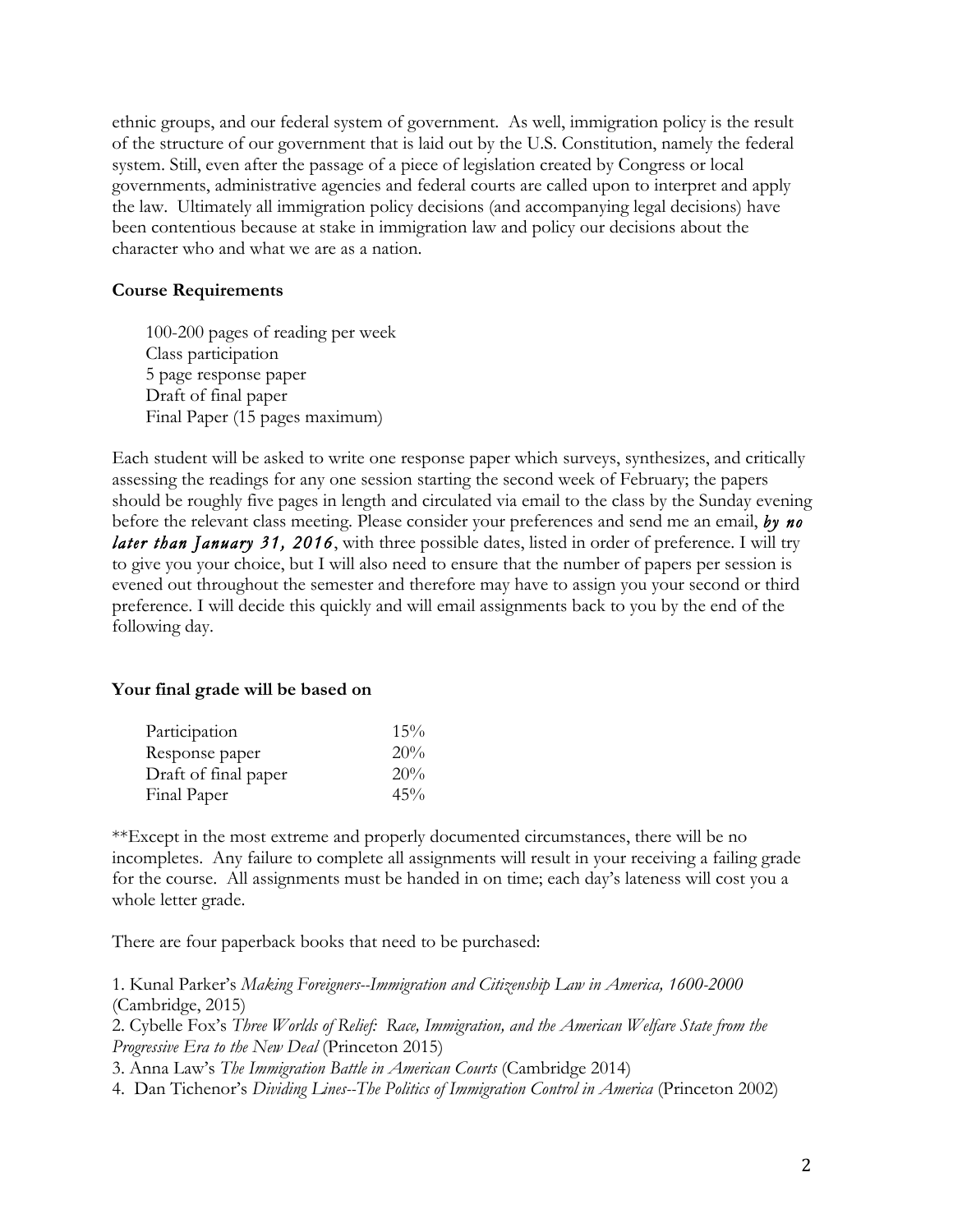The rest of the required reading assignments will be posted on Blackboard.

# **Administrative Policies**

1) The faculty and administration of CUNY support an environment free from cheating and plagiarism. Each student is responsible for being aware of what constitutes cheating and plagiarism and for avoiding both. The complete text of the CUNY Academic Integrity Policy and the Brooklyn College procedure for implementing that policy can be found at this site:

# http://www.brooklyn.cuny.edu/bc/policies.

If a faculty member suspects a violation of academic integrity and, upon investigation, confirms that violation, or if the student admits the violation, the faculty member MUST report the violation.

3) If you are having difficulty in the class, come see me at my office hours at the earliest sign of difficulty, not toward the end of the semester. If you are not pleased with your performance on an assignment or unclear about the readings, come see me as soon as possible so that we can talk about some study skills and test taking strategies. I can't do much to help you if you come see me only at the end of the term before the final paper.

4) In order to receive disability-related academic accommodations students must first be *registered* with the Center for Student Disability Services.

-------------------------------------------------------------

Schedule of Assignments

# **Week One: Why an immigration policy? Why not open borders?**

How do Carens and the *WSJ's* Jason Riley differ on their rationales for an open borders policy? Do you find either perspective persuasive? Carens notes that liberal theories all try to justify the state's use of force and on the subject of immigration, several liberal theories the catalogues therefore do not support a state's restriction of its borders. Even if you don't subscribe to Carens' advocacy of open borders, what then has been the justification offered by the American state (both national and subnational) in restricting the freedom of movement? By contrast, Walzer believes communities can pick and choose whom to admit. How does Walzer square the issue of freedom of association with equal treatment under the law?

Read: -Joseph Carens, "Open Borders", *Review of Politics*, Vol. 49. (no. 2) 1987, pp. 251-273. -Michael Walzer, *Spheres of Justice: A Defense of Pluralism and Equality*, Chapter 2, pp. 31–63, New York: Basic Books, 1983.

-Read http://newsbusters.org/blogs/mark-finkelstein/2008/05/18/let-them-wsj-editor-arguesopen-borders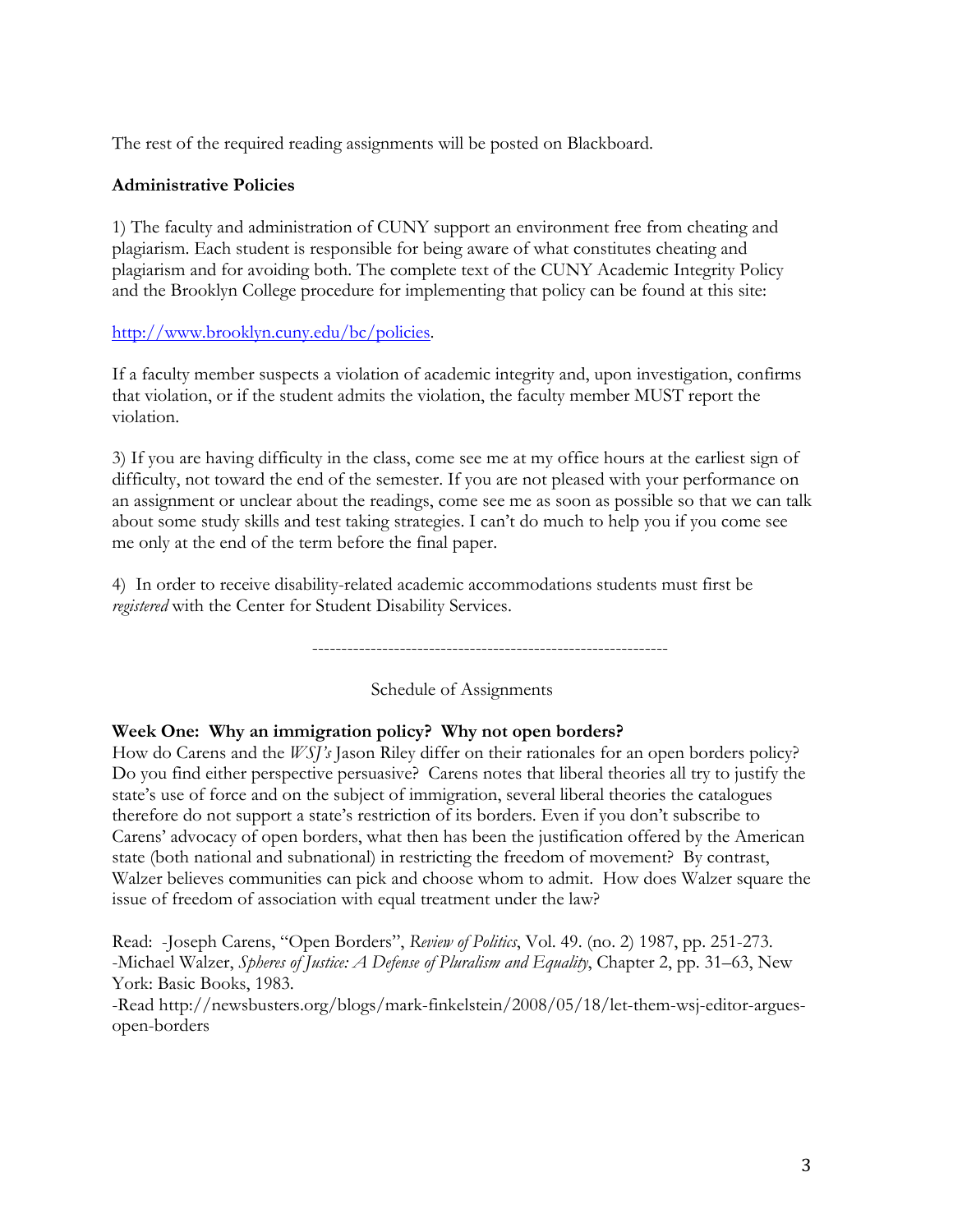#### **Week Two: Who counts as an immigrant?**

What criteria should we use to count someone as an "immigrant"? Why should or shouldn't African slaves be considered immigrants? What is the meaning of "foreign" or "alien" if domestic blacks and Native Americans do not have the rights of birthright citizenship? Where exactly is the location of the border dividing those who "belong" and those who don't?

-Read: Aaron Fogleman, "From Slaves, Convicts, and Servants to Free Passengers: The Transformation of Immigration in the Era of the American Revolution" *Journal of American History*, 85 (1) June 1998, pp. 45-73.

-Kunal Parker, *Making Foreigners: Immigration and Citizenship Law in America, 1600-2000* (New York, Cambridge, 2015), Chapters 1-4.

#### **Week Three: The Effects of Immigration Federalism Historically**

The founders believed that creating a federal system in the U.S. Constitution would best guaranteed individual freedom by guarding against government tyranny. Where in the 1787 Constitution does the national government derive power to regulate immigration? Does the U.S. federal system provide immigrants with more liberty? What factors influenced the disparate treatment of immigrants at the state level?

Read: -Hidetaka Hirota, "The Moment of Transition: State Officials, the Federal Government, and the Formation of American Immigration Policy" *Journal of American History*, Vol. 99 (no. 4) March 2013, pp. 1092-1108.

-Anna O. Law, "Lunatics, Idiots, Paupers, and Negro Seamen—Immigration Federalism and the Early American State" *Studies in American Political Development* Vol. 28 (no. 2) 2014 pp. 107-128 -Anna O. Law, "The Historical Amnesia of American Federalism Debates" *Polity* 47(3) pp. 302- 319.

### **Week Four: Citizenship,** *Jus solis***,** *Jus sanquinis***, and Anchor Babies**

The U.S. is one of the few counties around the world that uses *jus solis* to grant citizenship. If the U.S. does not use *jus solis* to grant citizenship, what other basis could it plausibly use?

Read: -Rogers Smith and Peter Schuck, "Citizenship Without Consent" *The Social Contract* Fall 1996.

-Rogers Smith, "Birthright Citizenship and the Fourteenth Amendment in 1868 and 2008", *Journal of Constitutional History*, Vol. 11 (no. 5) 2008 pp. 1329-1335.

-Margaret Stock, "Is Birthright Citizenship Good for America?" *Cato Journal* Vol. 32 (no. 1) Winter 2012 pp. 139-157.

-Elizabeth Cohen, "Reconsidering Immigration Reform: The Temporal Principle of Citizenship" *Perspectives in Politics*, Vol. 9 (no. 3) 2011 pp. 575-583.

### **Week Five: The Role of Race, Ethnicity, and National Origins in admissions and naturalization**

What were the limits of *jus solis* citizenship? How has law been wielded as an instrument of granting and withholding rights and from whom? If one had to explain that boundaries are being drawn by law to designate natives and aliens, where would one locate the "boundaries of inclusion"? Based on what criteria, according to Haney-Lopez, were federal courts deciding who was and was not "white"?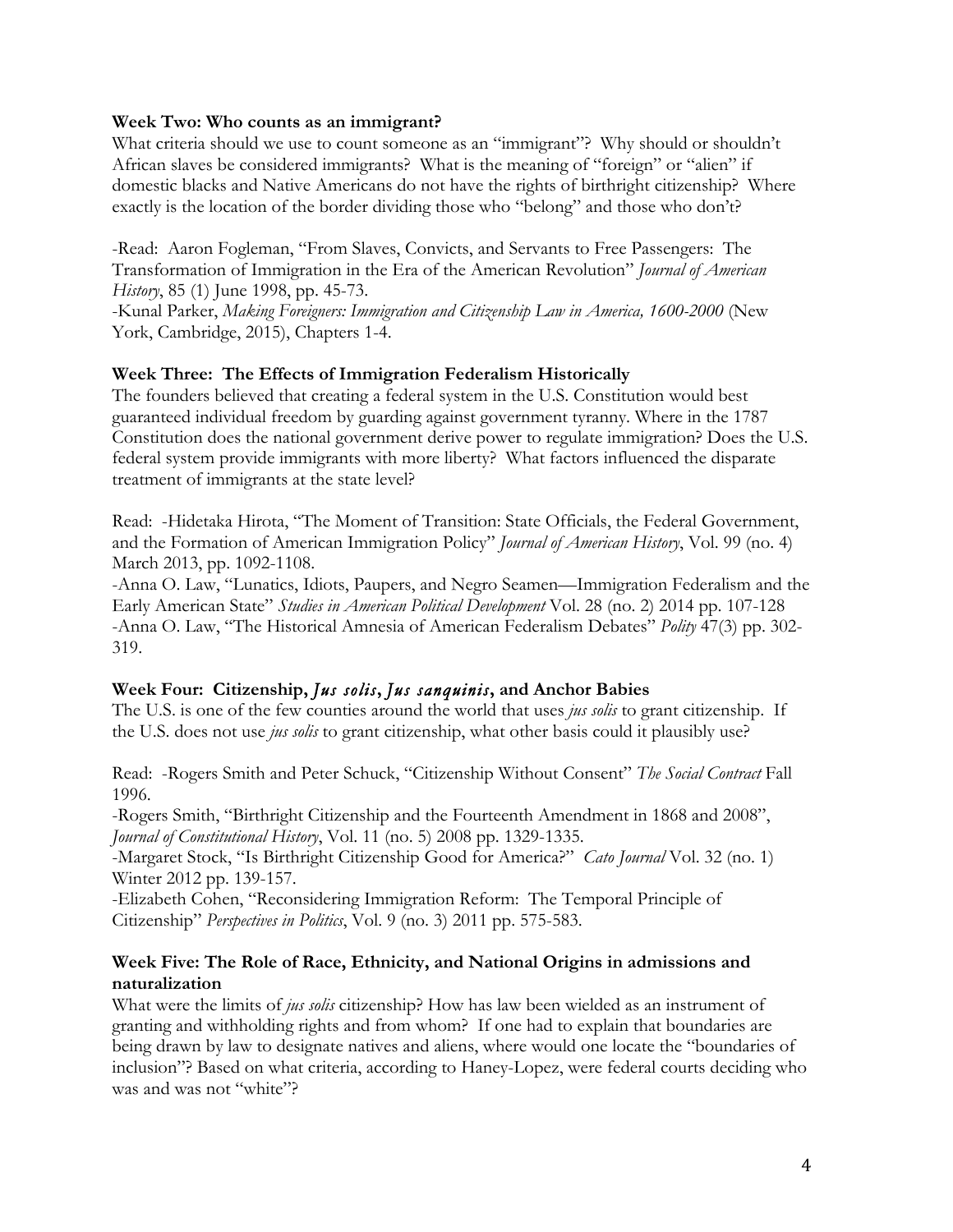Read: --Kunal Parker, *Making Foreigners*, *Immigration and Citizenship Law in America, 1600-2000*, Chapters 5 to end. -Ian Haney-Lopez, *White by Law: The Legal Construction of Race*, Chapters 1, 2, and 5.

## **Week Six: Bringing institutions back in, the role of Congress and the Presidency in Immigration Policy**

Many believe that the content and shape of U.S. immigration policy is driven by public opinion, the economic health of the nation, electoral coalitions, or culteral conceptions of nation, among other variables. Why does Tichenor think these are all wrong and what is his theory? How are his preferred variables for explaining information policy temporally specific?

Read: Dan Tichenor, *Dividing Lines—The Politics of Immigration Control*, Chapters Intro through Five.

## **Week Seven: Continuing Congress and the Presidency in Immigration Policy**

What is Tichenor's conception of immigration policy missing that Parker covers? Alternatively, what essential variables are missing from Parker's analysis of the driving forces behind immigration law and policy? What elements would be needed for a holistic theory to understanding immigration policy development across time look like?

Read: Dan Tichenor, *Dividing Lines—The Politics of Immigration Control*, Chapters 6 to 10.

### **Week Eight: Bringing institutions back in, the role of the Federal Judiciary in Immigration Policy**

Congress and the President may pass laws, but federal courts interpret them, thereby making law. Which federal courts have the most influence over the lives of immigrants and why? Why is the Supreme Court seemingly far less sympathetic to immigrants than the Courts of Appeals? How does legal doctrine constrain the range of action available to federal judges?

Read: Anna Law, *The Immigration Battle in American Courts*, Intro through Chapter 3.

# **Week Nine: Continuing the Role of the Federal Judiciary in Immigration Policy and Law**

How relevant is the Supreme Court in shaping U.S. immigration policy? Are there any checks on the Court's use of the plenary power doctrine? What are those checks? At the end of the day, what kinds of due process protections can an immigrant expect the federal courts to provide?

#### Read: Anna Law, *The Immigration Battle in American Courts*, Chapter 4 through 7. **Week Ten: The Politics of Political Asylum**

Citizens and non-citizens alike expect equal and fair treatment not just before the courts, but from administrative agency personnel as well. Instead what are immigrants faced with in political asylum decisions and what is causing the great disparities in grant rates? Despite the heart wrenching news coverage, what political factors stand in the way of the U.S. accepting more Syrian refugees?

Read: -Jaya Ramji-Nogales, Phillip Schrag and Andy Schoenholtz "Refugee Roulette: Disparities in Asylum Adjudications" *Stanford Law Review*, Vol. 60. 2007 pp. 295-412.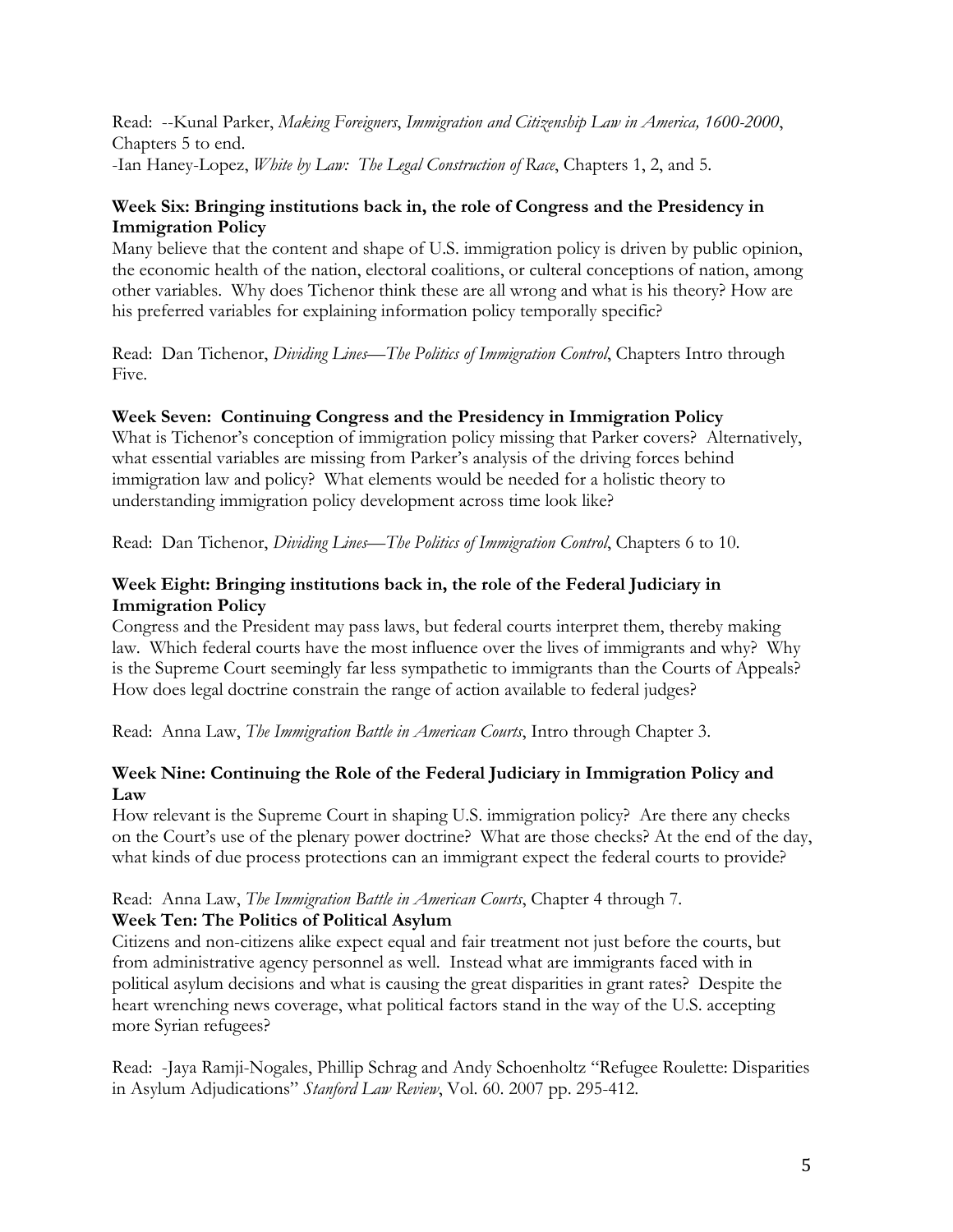-Michael Teitlebaum, "The Truth About the Migrant Crisis", *Foreign Affairs*, September 14, 2015. https://www.foreignaffairs.com/articles/western-europe/2015-09-14/truth-about-migrantcrisis

-David Francis, "Resettling Syrian Refugees in the U.S. is Easier Said than Done", *Foreign Policy*, September 14, 2015. http://foreignpolicy.com/2015/09/14/resettling-syrian-refugees-in-theunited-states-is-easier-said-than-done/

## **Week Eleven: Assimilation/Acculturation**

We often think of integration/acculturation as an individual process, but in fact government institutions play a role in facilitating or impeding that process. What factors drove the disparate treatment of white ethnic immigrants, African Americans, Mexicans, and Mexican Americans under the welfare system? To what extent was the disparate treatment of these three groups driven by race or by regional specific concerns?

Read: Cybelle Fox, *Three Worlds of Relief: Race, Immigration, and the American Welfare State from the Progressive Era to the New Deal*, Chapters 1 through 6.

## **Week Twelve: Assimilation/Acculturation continued**

We often think of prominent government officials as in charge of making key policy decisions when in fact faceless administrative bureaucrats can wield just as much power as a federal judge or an elected official. What role did social workers and other bureaucrats play in deporting immigrants and denying them coverage? What changed during the New Deal that allowed African Americans more access to public benefits relief? We can assess the integration and acculturation of immigrants in many different ways, via voting behavior, educational/language acquisition, income levels etc. What role do government programs play in this process?

Read: Cybelle Fox, *Three Worlds of Relief: Race, Immigration, and the American Welfare State from the Progressive Era to the New Deal*, Chapters 7 through 11.

### **Week Thirteen: Policy implementation, managing borders**

*How* has the modern state gained a monopoly over the freedom of movement? In what ways is the U.S.'s southwestern border strategy effective and ineffective? What are some consequences of our policies on the southwestern border?

Read: - John Torpey, "Coming and Going: On the State Monopolization of the Legitimate" Means of Movement," *Sociological Theory*, 32(3), 1998: pp. 239–59 -Peter Andreas, *Border Games: Policing the U.S.-Mexico Divide* (Ithaca: Cornell Univ. Press, 2009) Chapters 1, 5, and 7.

-Wayne Cornelius, "Controlling Unwanted Immigration: Lessons from the United States, 1993- 2004" Center for Comparative Immigration Studies, 2004. pp. 1-33.

## **Week Fourteen: Policy implementation, interior enforcement, revisiting immigration enforcement**

What strategies have been used to carry out interior enforcement and how do they measure up against what we know about the magnets drawing undocumented immigration? In the nineteenth century, the federal system multiplied the permutations of restriction deployed